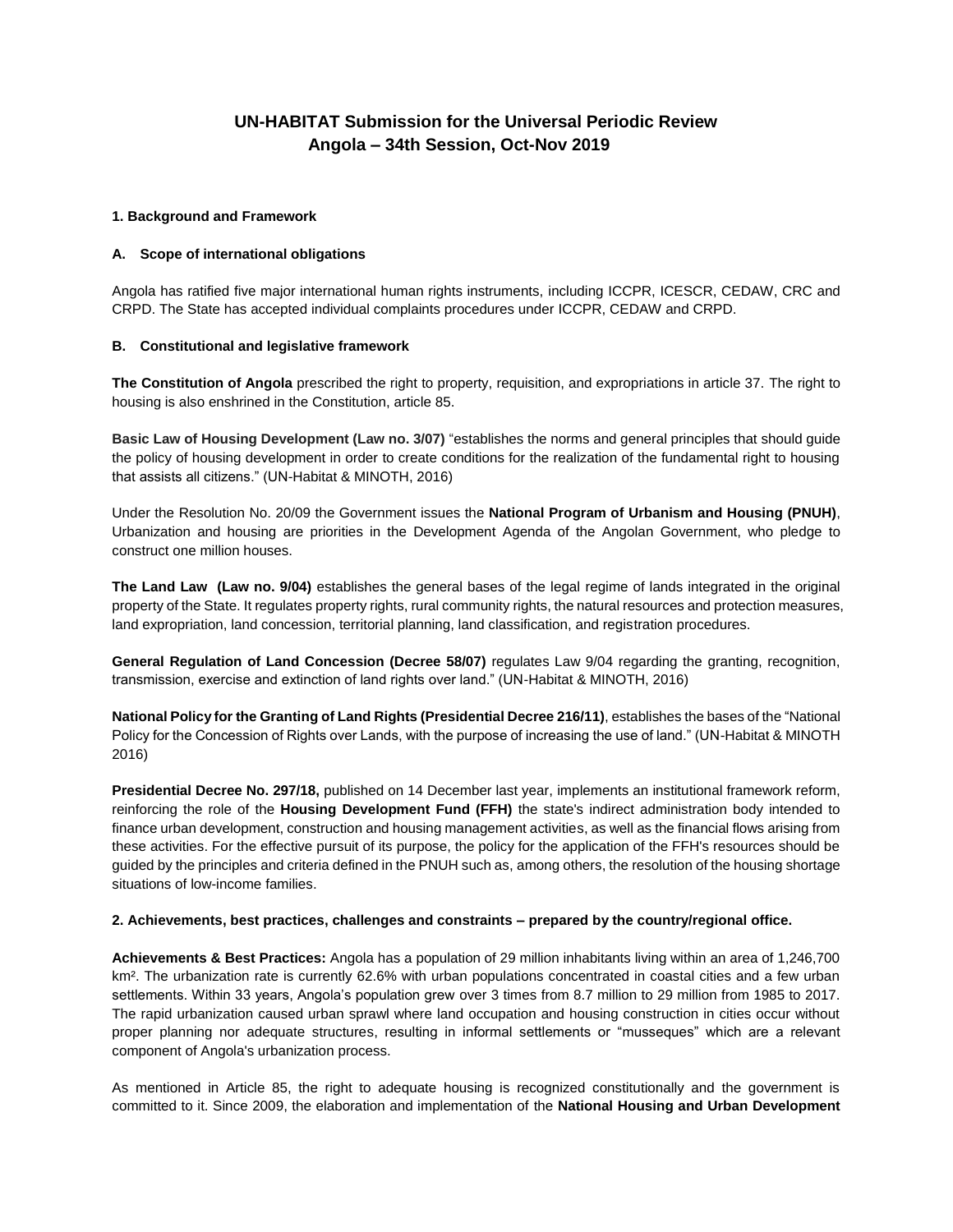**Program (PNUH)** and Decree-Law No 87/08 on new state land reserves reinforced urban and housing interventions already underway and decisively influenced future ones, with the main motto of "transforming irregular occupants into regularized citizens and integrated into urban society". It has brought many benefits including the promotion of 350,000 housing units that had an impact towards the housing stock in Angola, which improved access to homes for young middle-class Angolans, where prices until 2008 were completely inaccessible. It also had a major impact on rental prices in major cities such as Luanda, with a considerable reduction in prices in 2015 compared to those prevailing until 2010.

On the 31st of October 2018, during the National Urban Forum, the Ministry of Urban Development and Housing officially announced the elaboration of the **National Housing Policy (PNH)** for Angola within the framework of the UNDA Project, with support of UN-Habitat and UNECA. This policy is paramount and timely as the country learns lessons from almost 10 years of the PNHU and reiterates its commitment to the Sustainable Development Goals (SDGs) particularly SDG 11 on sustainable cities. UN-Habitat is now waiting for the formal approval of the ToR for the Technical Assistance.

**Challenges:** While it is important to acknowledge the success of the PNHU, many challenges remain. Housing remains unaffordable for the vast majority of the population, and the provision of land, infrastructure and alternative finance models are also key challenges for the PNHU. The programme is heavily reliant on public funding, not having been able to engage the private sector and to promote a major mechanism of the programme - self-help construction: which accounted for 68.5% of the total housing units programmed. Many of the built units provided outside of Luanda remain closed as they still lack connection to main infrastructure and basic services. Mostly important, in the long run, the sector lacks the policy framework and a strategic development vision to promote the potential of housing for social and economic prosperity.

The biggest challenges are linked with the **improvement of informal settlements** or, alleviating poverty and health and social problems within these areas. The end of the colonial period was characterized by the creation of new cities for the Portuguese emigrant population. The first General Plans of the most important cities of the former overseas province were drawn up. Although they focused on the planning and urbanization of urban cases in the cities, without taking into account the accelerated growth of the peripheral informal settlements or "musseques".

According to the Angolan Multiple Indicators and Health Survey (IIMS), in Angola, just 53% of households have access to appropriate drinking water sources, 67% of which are in urban areas and 32% in rural areas, About one third of households (32%) have some type of appropriate, non-shared sanitation facility and the proportion is higher in urban areas (46%) than in rural areas (11%). About half (48%) of households use solid fuel for cooking. Exposure to smoke from solid fuel used for cooking is higher when cooking indoors than in a separate house or outdoors. In Angola, 61% of households cook indoors. Sixty-four percent of households in urban areas and 7% in rural areas have access to electricity. (IIMS, 2017, p.11-14)

**Inadequate infrastructure, poor waste management and sewage system puts the people at risk of malaria.** There is also an issue of **drought** that risks the livelihood of people due to the lack of accessibility to potable water. Infectious diseases such as **cholera** can also be transmitted easily through contaminated water or food where it is linked to **basic sanitation** facilities and hygiene education.(*Angola Common Country Analysis,* 2018, p.59) About onethird of all households (32%) have some type of appropriate, non-shared sanitary facility and the proportion is higher in urban areas (46%) than in rural areas (11%). On the other hand, 15% of households use shared facilities and are more frequent in urban areas (23% in urban areas and 3% in rural areas). More than half of households have inadequate facilities (53%) and this percentage is almost three times higher in rural than in urban areas. In 38% of households, the place where members usually wash their hands was observed. Approximately two-thirds (64%) of these households had soap and water, which is the ideal way to wash hands. On the other hand, 19% responded that they had no water, soap or other cleaning products. Lack of water, soap and other cleaning products ranges from 5% in households in the fifth quintile to 31% of households in the first quintile (IIMS, 2017, p.15)

**Constraints:** One of the biggest constraints in the development of housing projects in Angola, especially social housing, has to do with the **irregularity of investment** in the sector over the last five years. Based on the **State General Budget** in 2014 the amount available for Social Housing Programmes was 103,023,959,115.00 AOA. In 2015 suffered a large decrease, to the value of 15,055,499,354.58 AOA and has been fluctuating ever since. Currently, the Social Housing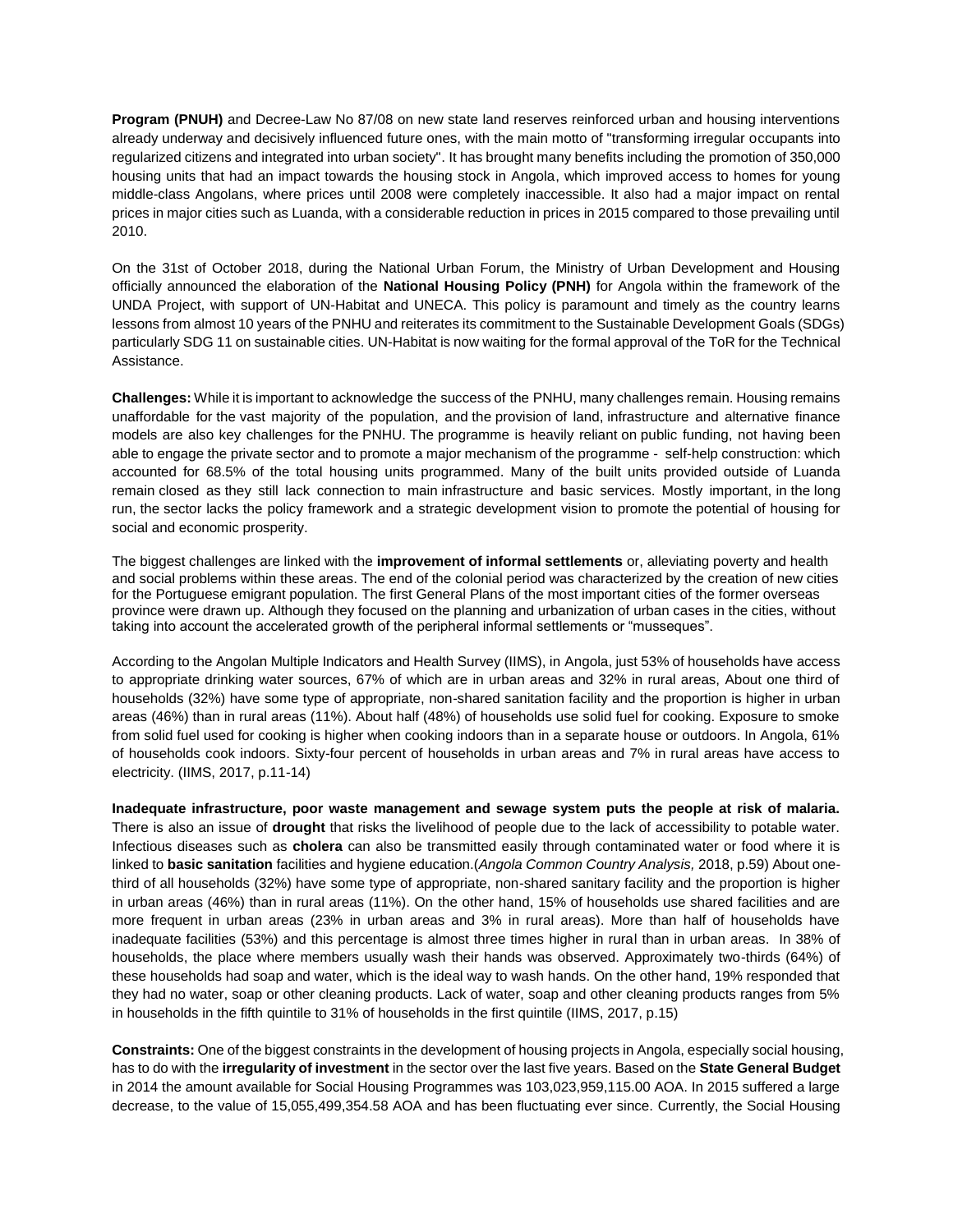Program is not appeared in the State Budget 2019 and shows a recent change of priorities in the housing area. The programme is heavily reliant on public funds making it uncompetitive for private developers. Many units provided outside of Luanda remain closed as they still lack connection to main infrastructure and basic services. Mostly important, in the long run, the sector **lacks a policy framework and a strategic development vision** to promote the potential of housing for social and economic prosperity.

Another constraint is also the rise of housing concentration mainly due to the need of housing for the new family nucleus. In 2009 the IBEP revealed that around 78.5% of the Angolan population living in urban areas, lived in houses built with inadequate materials (adobe, cans and others) and one of the factors that contributed to solving this situation, besides the creation of new housing areas, was the creation of the Angolan Urbanism and Housing Programme. With regard to housing, the New Urban Agenda defends the existence of basic services in housing (water, energy, social services) and the preservation of the environment (basic sanitation) both in rural areas (communes, villages, municipalities) and in urban areas (cities, municipal headquarters) (Angola Common Country Analysis 2018,p.35). Informal settlement dwellers are vulnerable not only due to the lack of access to water, sanitation, basic services but also to the risks of disasters from the inadequate housing and infrastructure that surround them.

### **3. Key national priorities, initiatives and commitments**

### **A. Specific recommendations for follow-up (A/HRC/28/11)**

Spain and Bolivia made recommendation in the previous UPR session to encourage Angola to improve the human rights to water, strategic plan for water supply and sanitation particularly for rural communities. In 2018 Angola has implemented "**Water for All"** where the State targets the drinking water supply of the urban population at 100% and the rural population at 80% ( but by 2017 the aggregate indicator is only 55%.), and **Rehabilitation and Expansion of Urban Water and Sanitation Systems** which is an Institutional Capacity Building. According to IIMS data Between 2008-2009 and 2015-2016, household access to appropriate drinking water sources increased from 42% to 54% in urban areas.

The State of Palestine recommended Angola to pay special attention to the needs of women in strategies to combat poverty, ensuring that they have easy access to health, education, safe drinking water, basic sanitation and incomegenerating activities. In this regard, Angola has implemented comprehensive and transversal policy measures, such as **The Municipal Integrated Programme for Local Development and Poverty Reduction** (2018-2022) **The Rural and Periphery Women's Support Programme (PAMURP)** to combat poverty and create the economic basis for its sustainability; **The Microcredit Programme**; **support for microfinance initiatives**; **family and rural entrepreneurship; the requalification of rural villages; support for the economic activities of rural women; and capacity building of traditional midwives.**

Another recommendation, given by Germany, suggested for Angola to ensure that its housing policy is drafted and implemented in accordance with international human rights standards, including access to effective remedy and adequate compensation, and that the necessary assistance is provided to all evicted persons. Angola responds with the Continuation of the implementation of the **National Urbanism and Housing Programme** with the main focus on the construction of 35,000 houses, about 200 houses per municipality, as well as the construction of social housing by the State, private enterprises and cooperatives. More than 69,000 plots of land were ceded for self-managed construction in all the municipalities, provinces, currently benefiting 7,000 families directly. Data from the General Census of Population and Housing, indicate that 70% of households live in their own housing, 19% live in rented houses and 10% in other situations. Regarding the re-housing of the populations they have built in risk areas or in the State's land reserves, the Government has made efforts to re-housing them. Therefore, Presidential Decree 117/16 of 30 May on the **Regulation of Re-housing Operations** has been approved and the **Expropriation Law** is being revised to bring it into line with human rights standards and to ensure that it is properly re-housed, in accordance with the National Assembly Resolution on evictions.

According to the **National Development Plan (PDN)** of Angola, the following are some of the pledges of the state: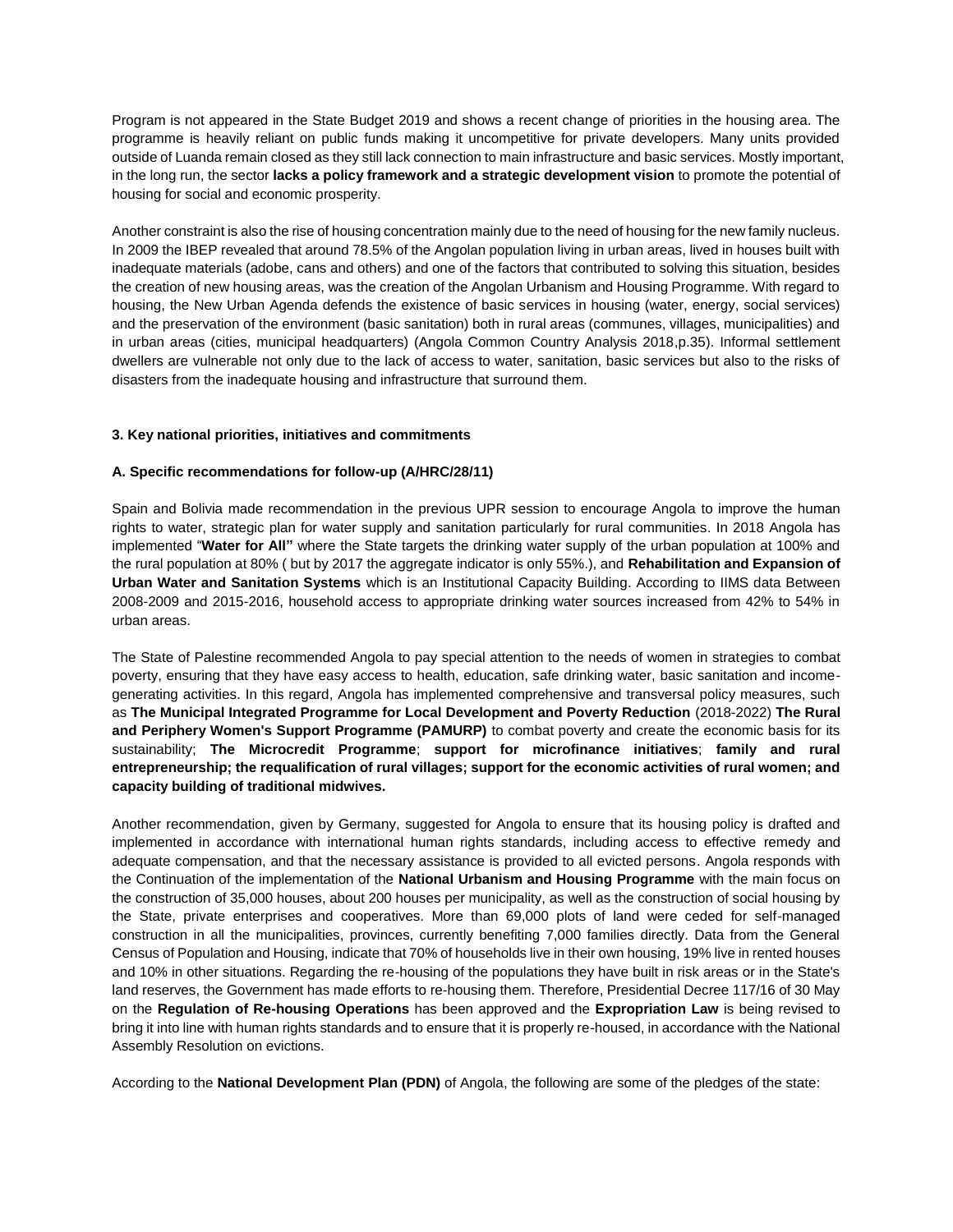To promote the development and infrastructure of land reserves by providing plots of land for housing and proximity services, promote productive inclusion of households in poverty to contribute to local economic development (rural and urban), social housing and directed self-construction, through the participation of the public and private sector, cooperatives and individuals, especially those with lower purchasing power, by providing dwellings under special conditions of price and financing, and promote the qualification of provincial capitals with a weak urban structure. The state also pledges to improve the management of the State's housing stock and,develop an innovative model of urban financing and to promote urban development operations within the framework of it, so that the cost of investment is recoverable. To regenerate urban areas that justify priority measures, improve urban hygiene conditions and prevent risks arising from natural phenomena.

(PDN 2018-2022)

### **B. New recommendations for the State**

UN-Habitat highly recommends for the State to elaborate and implement the **National Housing Policy** in order to highlight the importance of Housing in the national level. In addition, the national housing policy will support the national housing profile for indentifying legal and institutional framework that should be considered in the reformulation of the PNUH and clarify the role of all the different actors involved.

In the short term, UN-Habitat advocates for the government to promote a stronger mechanism to enable PNUH's subprogramme of self-help construction.

Finally the State should also improve periodical monitoring of reliable data related to housing rights, to better implement evidence-based policy and programms revisions. This can be achieved through stronger institucional coordination at all levels of the government as well as the national statistical office.

#### **4. Capacity-building and technical assistance**

UN-Habitat Country Office assisted the government in elaborating the National Territorial and Urban Policy. Besides that, Habitat Country Program Document has other programs in pipeline that are intended to contribute to the progressive realization of the right to adequate housing such as the **National Housing Policy (PNH)** that supports the National Housing Directorate of MINOTH, the National Housing Institute (INH) and the Housing Development Fund (FFH) in the elaboration of a National Housing Policy. This is part of the UN-Habitat Global Strategy for Housing (GHS) in order to optimize the impact of the National Housing and Urbanization Program (PNUH) over the new international economic situation in Angola.

In regards to informal settlements or "musseques", the **Participatory Slum Upgrading Program, (PSUP)** intends to develop a Regulation on peri urban land, as part of the Land Law revision process and support to the implementation of PNOTU, Development of the "Manual for Safe Self-Managed Construction" using PSUP minimum standards and to introduce PSUP principles in the Program for the Reduction of Urban Poverty in Luanda (LUPP). In line with the PSUP program is the **Habitat Research Centre on Musseques**, in partnership with academia, that focuses on informal occupations, musseques and the right to adequate housing in Angola.

UN-Habitat also has a program to **disseminate the concept of the right to adequate housing and women's right to land,** involving academia, civil society and government officials, to disseminate and promote research on the subject of the Right to Adequate Housing and Women's Right to Land at the "**Habitat Research Centre on Musseques** " and to promote the translation and dissemaination of OHCHR/UN-Habitat's Fact Sheet N. 21/Rev. 1 on "The Rights to Adequate Housing". To promote the legal, institutional and financial framework to allow mortgage loans for housing financing, allowing more active participation of banks and private developers in the National Urbanization and Housing Program, UN-Habitat also has the **National Strategy for Housing Financing.**

Regarding basic sanitation, UN-Habitat have a joint project with UNICEF on the **Promotion of urban and peri-urban resilience through condominial sanitation and waste management.** In this program UN-Habitat will support the strengthening of the urban resilience of the municipality of Luanda through participatory infrastructure and basic service